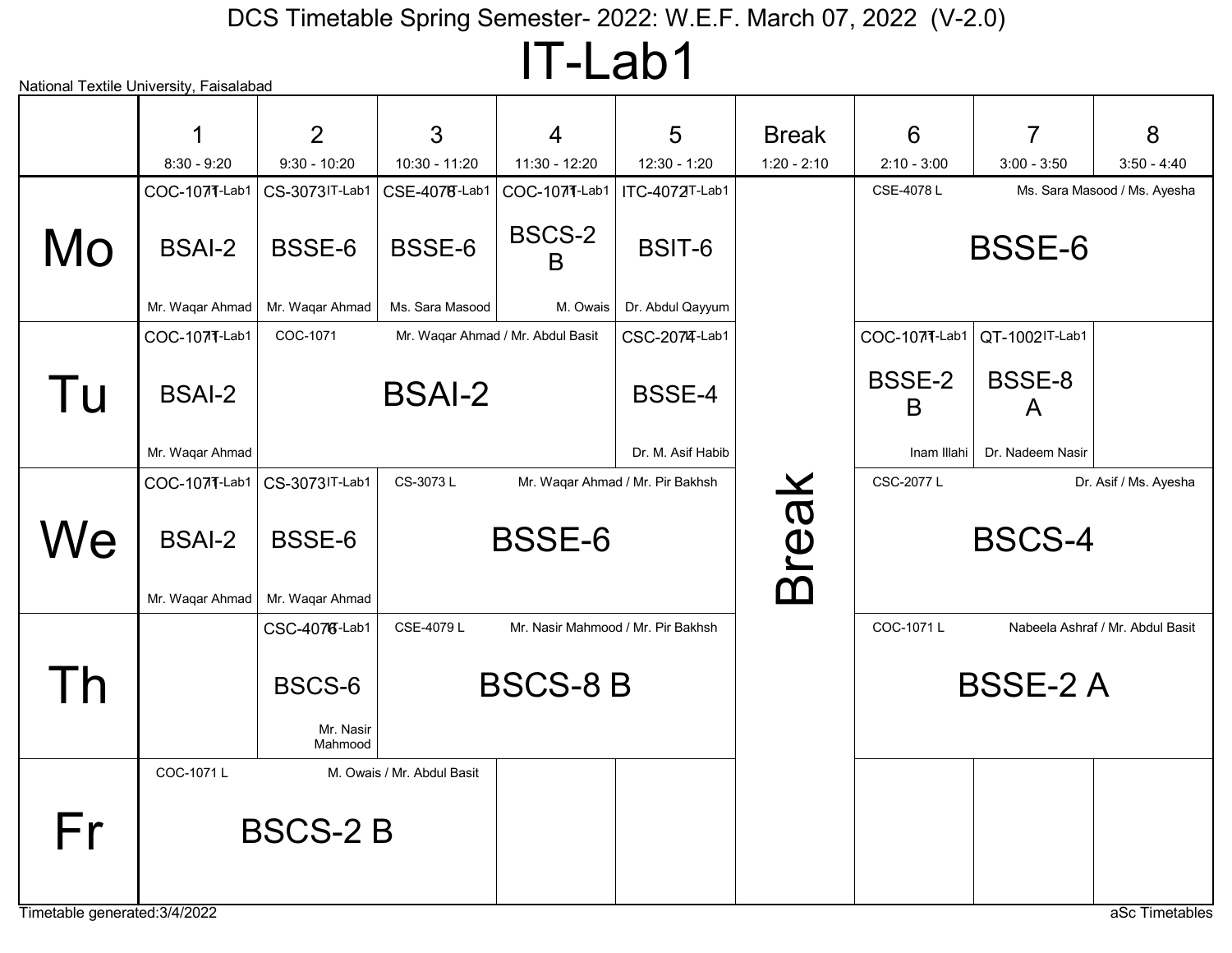IT-Lab 2

| National Textile University, Faisalabad |                                  |                                      |                                 |                                    |                                      |                               |                    |                    |                                     |
|-----------------------------------------|----------------------------------|--------------------------------------|---------------------------------|------------------------------------|--------------------------------------|-------------------------------|--------------------|--------------------|-------------------------------------|
|                                         | $8:30 - 9:20$                    | 2<br>$9:30 - 10:20$                  | 3<br>10:30 - 11:20              | 4<br>11:30 - 12:20                 | 5<br>12:30 - 1:20                    | <b>Break</b><br>$1:20 - 2:10$ | 6<br>$2:10 - 3:00$ | 7<br>$3:00 - 3:50$ | 8<br>$3:50 - 4:40$                  |
|                                         | ITC-4073L                        |                                      | Dr. M. Adeel                    | ITC-4073T-Lab2                     | CSC-4075-Lab2                        |                               | COC-1071L          |                    | Inam Illahi / Mr. Abdul Basit       |
| Mo                                      | <b>BSSE-8 A</b>                  |                                      |                                 | <b>BSSE-8</b><br>B<br>Dr. M. Adeel | BSCS-8<br>B<br>Dr. Salman Raza       |                               | <b>BSSE-2 B</b>    |                    |                                     |
|                                         |                                  | CSE-40711-Lab2   CSE-40717-Lab2      | CSE-4077L                       |                                    | Dr. Haseeb Ahmad / Mr. Pir Bakhsh    |                               | CSC-2074 L         |                    | Dr. M. Asif Habib / Mr. Abdul Basit |
| Tu                                      | <b>BSSE-8</b><br>A<br>Dr. Togeer | BSIT-8<br>Mahmood   Dr. Haseeb Ahmad |                                 | <b>BSIT-8</b>                      |                                      |                               |                    | <b>BSSE-4</b>      |                                     |
|                                         | CSE-4071L                        |                                      | Dr. Toqeer Mahmood / Ms. Ayesha |                                    | CSC-2075-Lab2   CSE-4071-Lab2        |                               | COC-1071L          |                    | M. Shahid / Mr. Abdul Basit         |
| Ne                                      | <b>BSSE-8 A</b>                  |                                      |                                 | <b>BSSE-4</b><br>Dr. Nadeem Faisal | BSSE-8<br>A<br>Dr. Togeer<br>Mahmood | <b>Break</b>                  | <b>BSCS-2 A</b>    |                    |                                     |
|                                         |                                  | CSC-2074 L                           |                                 | Shahbaz Ahmad / Mr. Abdul Basit    | SEC-4070-Lab2                        |                               | CS-3073L           |                    | Dr. Asif Ayub / Mr. Pir Bakhsh      |
| l h                                     |                                  |                                      | <b>BSIT-4</b>                   |                                    | BSSE-6<br>Inam Illahi                |                               |                    | <b>BSCS-6</b>      |                                     |
|                                         |                                  | COC-1071-Lab2                        |                                 |                                    |                                      |                               |                    |                    |                                     |
| Fr                                      |                                  | <b>BSSE-2</b><br>A                   |                                 |                                    |                                      |                               |                    |                    |                                     |
| Timetable generated: 3/4/2022           |                                  | Nabeela Ashraf                       |                                 |                                    |                                      |                               |                    |                    | aSc Timetables                      |
|                                         |                                  |                                      |                                 |                                    |                                      |                               |                    |                    |                                     |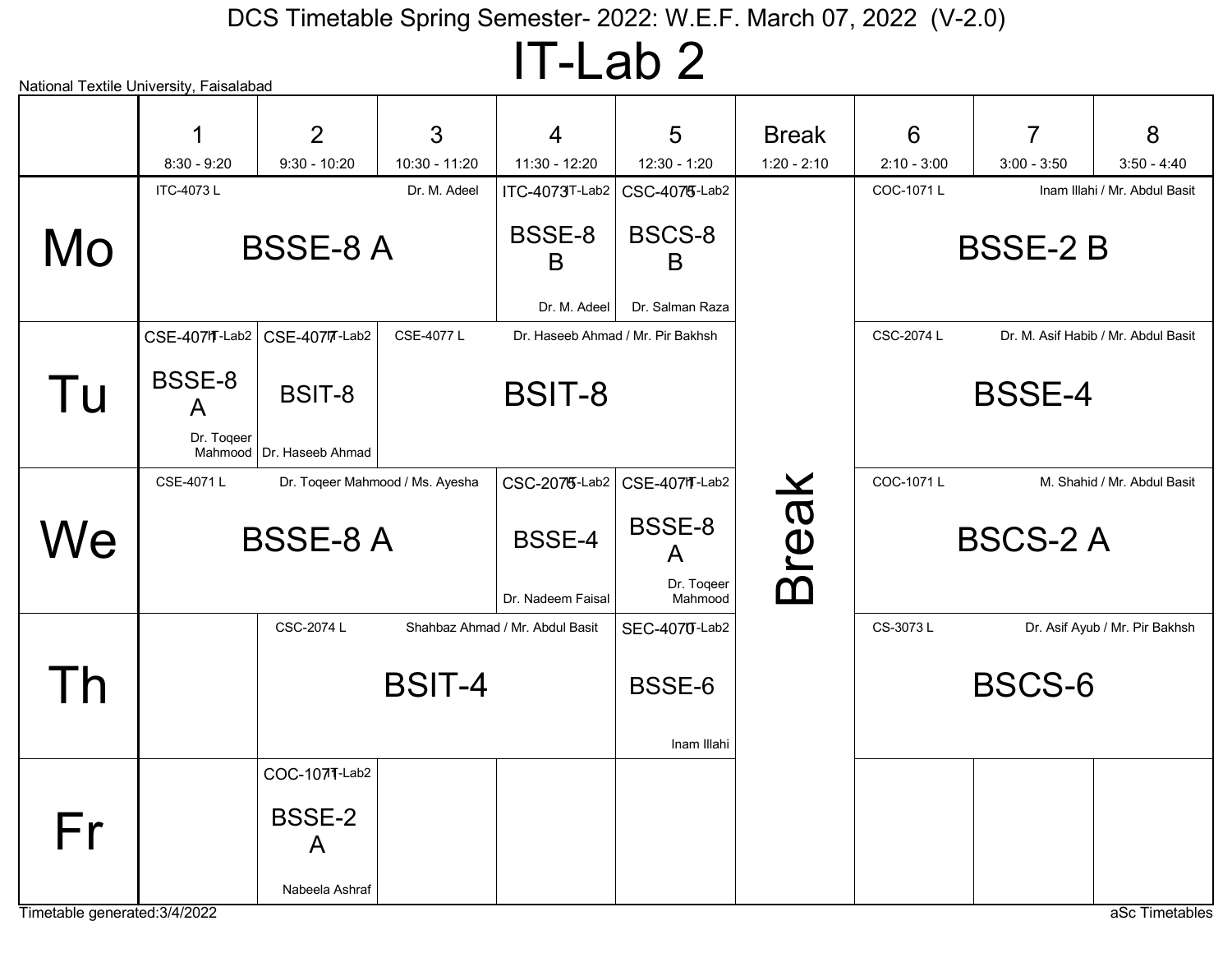IT-Lab 3

| National Textile University, Faisalabad |                                 |                                    |                                 |                                   |                                 |                       |                |                    |                            |  |  |
|-----------------------------------------|---------------------------------|------------------------------------|---------------------------------|-----------------------------------|---------------------------------|-----------------------|----------------|--------------------|----------------------------|--|--|
|                                         |                                 | $\overline{2}$                     | 3                               | 4                                 | 5                               | <b>Break</b>          | 6              | 7                  | 8                          |  |  |
|                                         | $8:30 - 9:20$                   | $9:30 - 10:20$                     | 10:30 - 11:20                   | 11:30 - 12:20                     | 12:30 - 1:20                    | $1:20 - 2:10$         | $2:10 - 3:00$  | $3:00 - 3:50$      | $3:50 - 4:40$              |  |  |
|                                         | CSE-3079-Lab3                   | CSC-2075-Lab3                      |                                 | <b>SEC-3075-Lab3</b>              | ITC-4073T-Lab3                  |                       | ITE-4075L      |                    | Dr. Abdul Qayyum           |  |  |
| Mo                                      | BSCS-6<br>Dr. Mudassar<br>Ahmad | <b>BSSE-4</b><br>Dr. Nadeem Faisal |                                 | BSSE-6<br>M. Naeem                | BSSE-8<br>A<br>Dr. M. Adeel     |                       |                | <b>BSIT-8</b>      |                            |  |  |
|                                         |                                 |                                    |                                 |                                   |                                 |                       |                |                    |                            |  |  |
|                                         | ITC-3075L                       |                                    | Shahbaz Ahmad Sahi              |                                   | CSE-4071-Lab3   CSC-4076-Lab3   |                       | CSC-2077 L     |                    | Dr. Hamid Ali / Ms. Ayesha |  |  |
| Tu                                      |                                 | <b>BSCS-6</b>                      |                                 | BSSE-8<br>B                       | BSCS-6                          |                       |                | <b>BSIT-4</b>      |                            |  |  |
|                                         |                                 |                                    |                                 | Dr. Rehan Ashraf                  | Mr. Nasir<br>Mahmood            |                       |                |                    |                            |  |  |
|                                         | CSE-3079-Lab3                   | CSE-4079-Lab3                      | CSC-2075-Lab3                   |                                   | CSE-40717-Lab3   CSC-40716-Lab3 |                       | CSC-2077-Lab3  | SEC-4070-Lab3      |                            |  |  |
| We                                      | BSCS-6                          | BSCS-8<br>B                        | <b>BSCS-4</b>                   | BSIT-8                            | BSCS-6                          | reak                  | <b>BSSE-4</b>  | BSSE-6             |                            |  |  |
|                                         | Dr. Mudassar<br>Ahmad           | Mr. Nasir<br>Mahmood               |                                 | M. Ayzed Mirza   Dr. Haseeb Ahmad | Mr. Nasir<br>Mahmood            | $\boldsymbol{\Omega}$ | Nabeela Ashraf | Inam Illahi        |                            |  |  |
|                                         | CSC-2075L                       |                                    | M. Ayzed Mirza                  |                                   | CSC-2074-Lab3   CSC-2074-Lab3   |                       |                | COC-1071-Lab3      | COC-1071-Lab3              |  |  |
| $\overline{\phantom{a}}$                |                                 | <b>BSCS-4</b>                      |                                 | <b>BSSE-4</b>                     | <b>BSSE-4</b>                   |                       |                | <b>BSSE-2</b><br>B | <b>BSSE-2</b><br>B         |  |  |
|                                         |                                 |                                    |                                 | Dr. M. Asif Habib                 | Dr. M. Asif Habib               |                       |                | Inam Illahi        | Inam Illahi                |  |  |
|                                         | CSE-4078L                       |                                    | Shahbaz Ahmad Sahi / Ms. Ayesha |                                   |                                 |                       |                |                    |                            |  |  |
| Fr                                      |                                 | <b>BSIT-6</b>                      |                                 |                                   |                                 |                       |                |                    |                            |  |  |
| Timetable generated: 3/4/2022           |                                 |                                    |                                 |                                   |                                 |                       |                |                    | aSc Timetables             |  |  |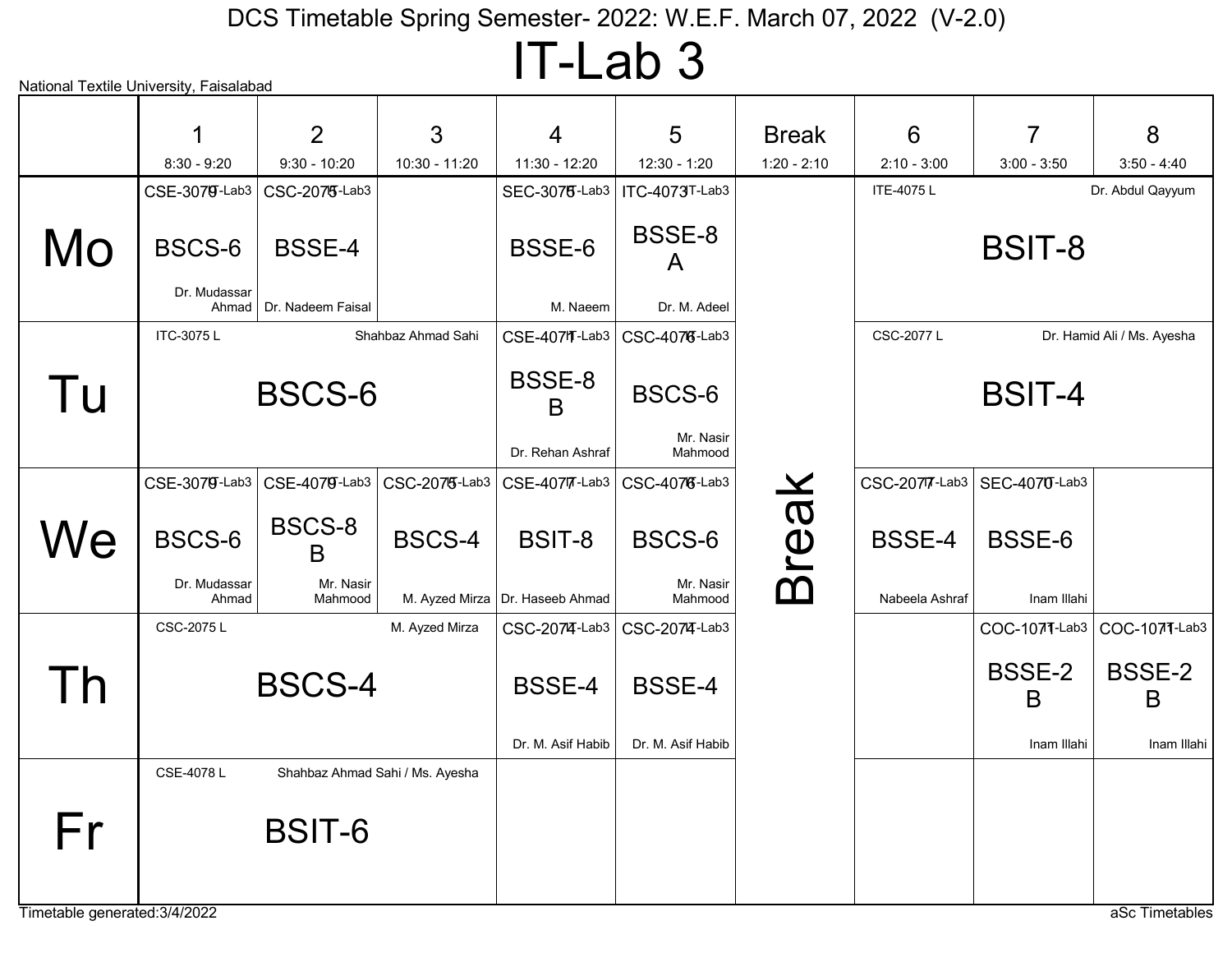## IT-Lab 4

|    | National Textile University, Faisalabad |                                  |                               |                                    |                                 |                               |                    |                    |                                 |
|----|-----------------------------------------|----------------------------------|-------------------------------|------------------------------------|---------------------------------|-------------------------------|--------------------|--------------------|---------------------------------|
|    | $8:30 - 9:20$                           | $\overline{2}$<br>$9:30 - 10:20$ | 3<br>10:30 - 11:20            | $\overline{4}$<br>11:30 - 12:20    | 5<br>12:30 - 1:20               | <b>Break</b><br>$1:20 - 2:10$ | 6<br>$2:10 - 3:00$ | 7<br>$3:00 - 3:50$ | 8<br>$3:50 - 4:40$              |
|    | CSC-2075Lab 4                           | MA-4001L                         |                               | Dr. Fayyaz Ahmad                   |                                 |                               | CSE-4079L          |                    | M. Ayzed Mirza / Mr. Pir Bakhsh |
| Mo | BSCS-4<br>M. Ayzed Mirza                |                                  | <b>BSCS-6</b>                 |                                    |                                 |                               |                    | <b>BSCS-8 A</b>    |                                 |
|    | CSE-4071L                               |                                  | Dr. Rehan Ashraf / Ms. Ayesha | CSC-2075Lab 4                      |                                 |                               | ITC-3073L          |                    | Ms. Sara Masood                 |
| Tu |                                         | <b>BSSE-8 B</b>                  |                               | <b>BSSE-4</b><br>Dr. Nadeem Faisal |                                 |                               |                    | <b>BSIT-6</b>      |                                 |
|    | <b>ITC-4073L</b>                        |                                  | Dr. M. Adeel                  | $CSC-207T-Lab4$                    | COC-10771Lab 4                  |                               | CS-3073            |                    | Dr. Asif Ayub / Mr. Pir Bakhsh  |
| We |                                         | <b>BSSE-8 B</b>                  |                               | BSCS-4<br>Dr. Asif                 | <b>BSCS-2</b><br>A<br>M. Shahid | <b>Break</b>                  |                    | BSIT-6             |                                 |
|    | <b>CSC-2077 L</b>                       |                                  | Nabeela Ashraf / Ms. Ayesha   | CSC-2077-Lab 4   ITC-2073T-Lab 4   |                                 |                               |                    |                    |                                 |
| Γh |                                         | <b>BSSE-4</b>                    |                               | BSCS-4<br>Dr. Asif                 | <b>BSIT-4</b><br>Dr. Isma Hamid |                               |                    |                    |                                 |
| Fr |                                         |                                  |                               |                                    |                                 |                               |                    |                    |                                 |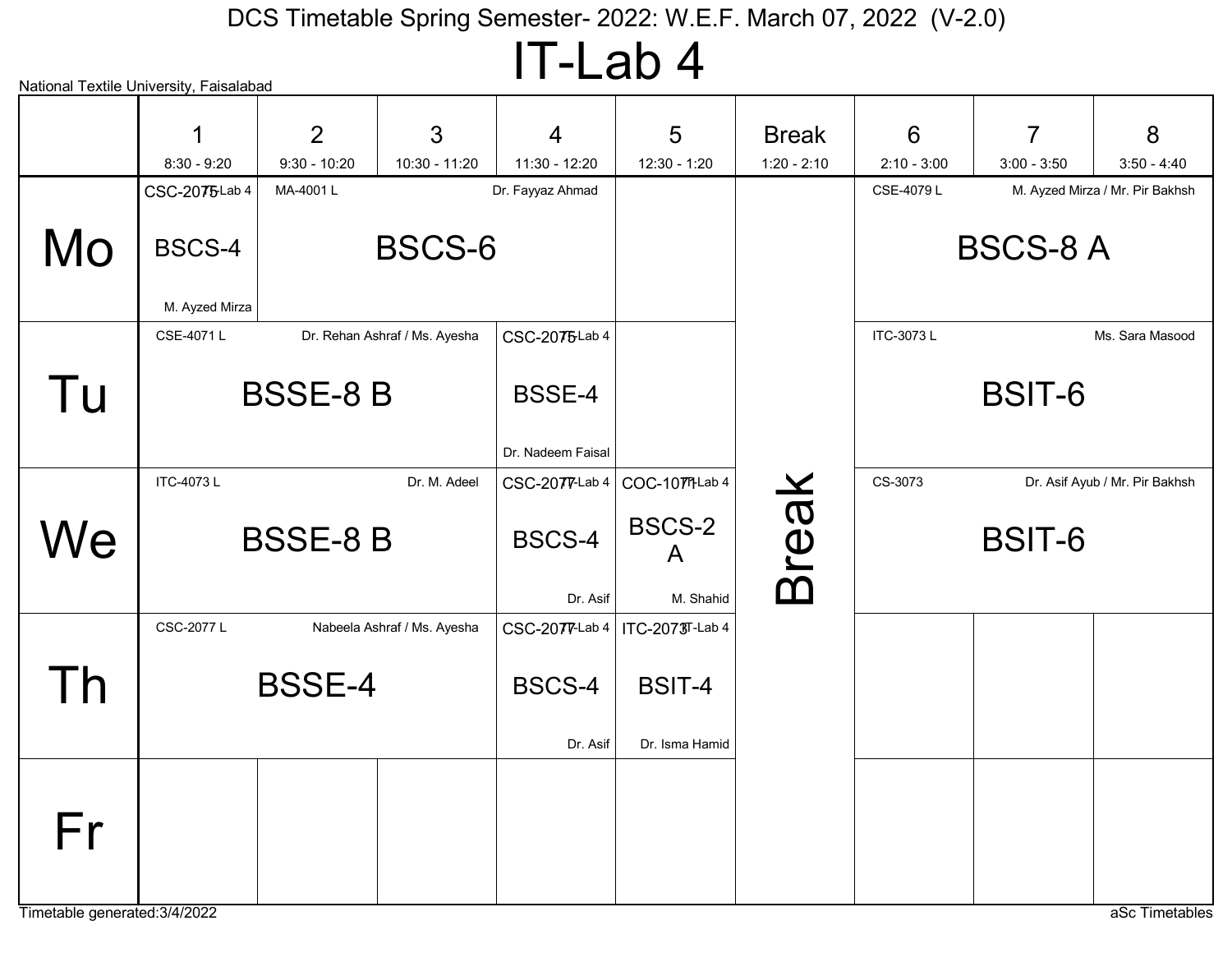## IT-Lab 5

|                         | 1                         | 2                                        | 3               | $\overline{4}$                    | 5                      | <b>Break</b>  | 6                      | $\overline{7}$        | 8                     |
|-------------------------|---------------------------|------------------------------------------|-----------------|-----------------------------------|------------------------|---------------|------------------------|-----------------------|-----------------------|
|                         | $8:30 - 9:20$             | $9:30 - 10:20$                           | 10:30 - 11:20   | 11:30 - 12:20                     | 12:30 - 1:20           | $1:20 - 2:10$ | $2:10 - 3:00$          | $3:00 - 3:50$         | $3:50 - 4:40$         |
|                         | CSE-4071-Lab 5            | CSC-2074-Lab 5                           | CSE-4079Lab 5   | CSC-2077-Lab 5                    | CSC-4075Lab 5          |               | $ITC-2073T-Lab 5$      | CSC-2077-Lab 5        | QT-1002T-Lab 5        |
| Mo                      | <b>BSSE-8</b><br>B        | <b>BSIT-4</b>                            | BSCS-8<br>A     | <b>BSCS-4</b>                     | BSCS-8<br>$\mathsf{A}$ |               | <b>BSIT-4</b>          | <b>BSIT-4</b>         | BSCS-6                |
|                         | Dr. Rehan Ashraf          | Shahbaz Ahmad                            | M. Ayzed Mirza  | Dr. Asif                          | Shahbaz Ahmad          |               | Dr. Isma Hamid         | Dr. Hamid Ali         | Dr. Mudassar<br>Ahmad |
|                         | $\text{ITC-4072}$ T-Lab 5 | COC-1077-Lab 5                           | ITC-2073T-Lab 5 | CSE-4079-Lab 5                    | CSE-4078-Lab 5         |               | $TC-3075T-Lab 5$       | $QT-1002T$ -Lab 5     |                       |
| Tu                      | <b>BSIT-6</b>             | <b>BSSE-2</b><br>$\mathsf{A}$            | <b>BSIT-4</b>   | BSCS-8<br>B                       | BSIT-6                 |               | BSCS-6                 | <b>BSIT-8</b>         |                       |
|                         | Dr. Abdul Qayyum          | Nabeela Ashraf                           | Dr. Isma Hamid  | Mr. Nasir<br>Mahmood              | Shahbaz Ahmad<br>Sahi  |               | Shahbaz Ahmad<br>Sahi  | Dr. Abdul Qayyum      |                       |
|                         |                           | $CSC-207T-Lab 5$ $\vert$ $COC-10TTLab 5$ | CSC-2074-Lab 5  | ITC-4073T-Lab 5   ITC-4073T-Lab 5 |                        |               | $CSC-4075$ Lab 5       | $CSE-3079$ Lab 5      | QT-1002T-Lab 5        |
| We                      | <b>BSSE-4</b>             | <b>BSSE-2</b><br>$\mathsf{A}$            | <b>BSIT-4</b>   | BSSE-8<br>A                       | BSSE-8<br>B            | <b>Break</b>  | BSCS-8<br>$\mathsf{A}$ | BSCS-6                | BSSE-8<br>B           |
|                         | Nabeela Ashraf            | Nabeela Ashraf                           | Shahbaz Ahmad   | Dr. M. Adeel                      | Dr. M. Adeel           |               | Shahbaz Ahmad          | Dr. Mudassar<br>Ahmad | Dr. M. Adeel          |
|                         |                           | SEC-3075Lab 5                            |                 | COC-1077-Lab 5                    | COC-10771-Lab 5        |               | QT-1002T-Lab 5         |                       |                       |
| $\overline{\mathsf{n}}$ |                           | BSSE-6                                   |                 | <b>BSCS-2</b><br>A                | BSCS-2<br>A            |               | BSCS-4                 |                       |                       |
|                         |                           | M. Naeem                                 |                 | M. Shahid                         | M. Shahid              |               | Dr. Asif               |                       |                       |
| Fr                      |                           |                                          |                 |                                   |                        |               |                        |                       |                       |

Timetable generated:3/4/2022 and a set of the state of the state of the state of the state of the state of the state of the state of the state of the state of the state of the state of the state of the state of the state o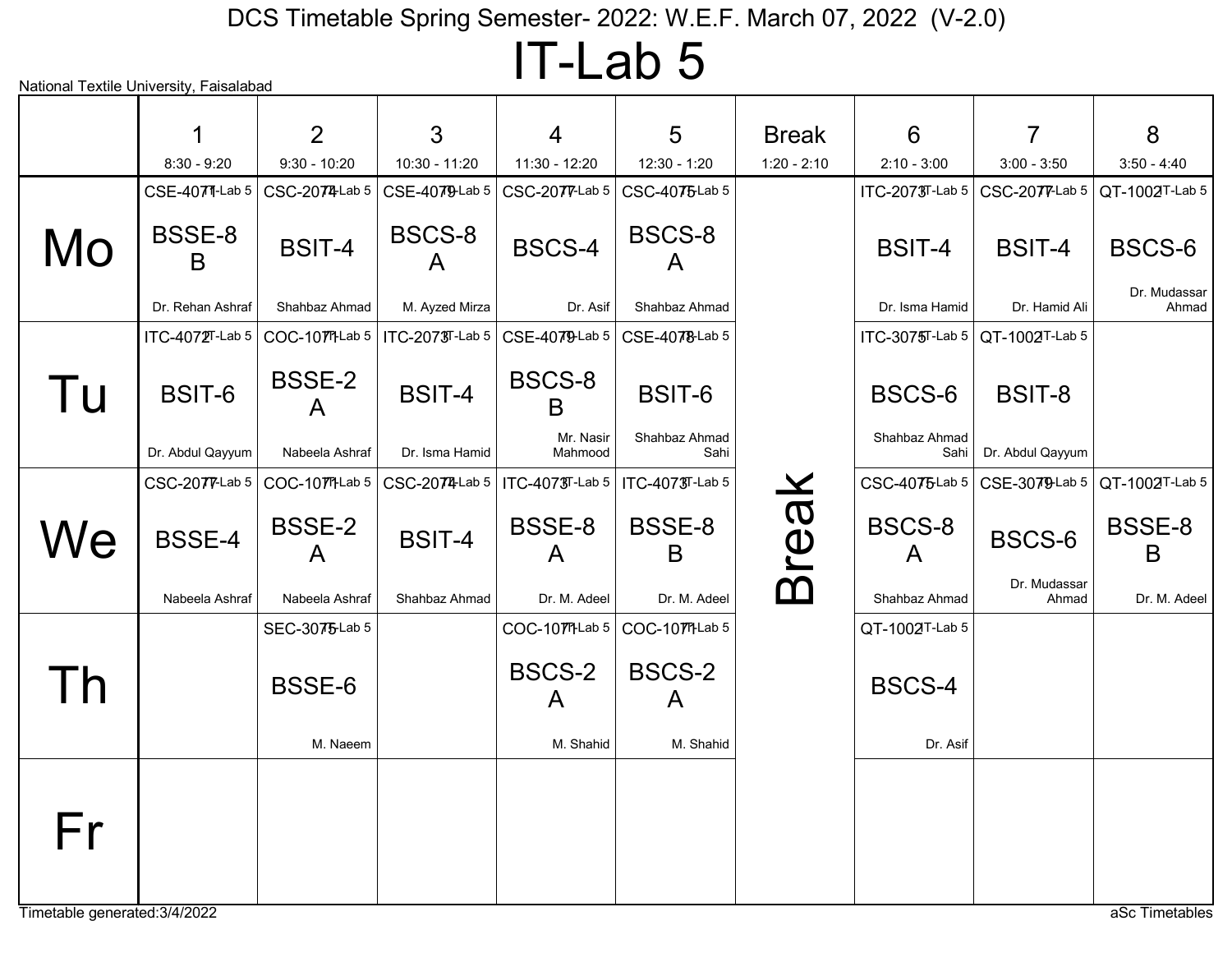Room#6

|              | 1                     |                           |                                    |                                                                 |                                     |               |                          |                               |                          |
|--------------|-----------------------|---------------------------|------------------------------------|-----------------------------------------------------------------|-------------------------------------|---------------|--------------------------|-------------------------------|--------------------------|
|              |                       | 2                         | 3                                  | $\overline{4}$                                                  | 5                                   | <b>Break</b>  | 6                        | $\overline{7}$                | 8                        |
|              | $8:30 - 9:20$         | $9:30 - 10:20$<br>$R-6$   | 10:30 - 11:20<br>R-6               | 11:30 - 12:20<br>STAT-2003                                      | $12:30 - 1:20$<br>Mr. Arslan Bhatti | $1:20 - 2:10$ | $2:10 - 3:00$            | $3:00 - 3:50$<br>$R-6$        | $3:50 - 4:40$            |
|              | CSE-4078 R-6          | TE-1113                   | TE-1113                            |                                                                 |                                     |               | STAT-2003 R-6            | HU-1091                       |                          |
| Mo           | BSIT-6                | BSIT-6                    | BSIT-6                             | <b>BSAI-2</b>                                                   |                                     |               | BSCS-2<br>A              | <b>BSCS-2</b><br>$\mathsf{A}$ |                          |
|              | Shahbaz Ahmad<br>Sahi | Hafiz Shahbaz             | Hafiz Shahbaz                      |                                                                 |                                     |               | Ms. Saba Parveen         | Hafiz Muhammad<br>Sufyan      |                          |
|              | HU-1091               |                           |                                    | R-6   ITC-3073 R-6   ENG-1092 R-6   CSC-4075 R-6   ENG-1092 R-6 |                                     |               | QT-1002                  | R-6 STAT-2003 R-6 HU-1091     | $R-6$                    |
| l u          | <b>BSSE-2</b><br>B    | BSIT-6                    | <b>BSSE-2</b><br>B                 | <b>BSCS-8</b><br>$\mathsf{A}$                                   | <b>BSAI-2</b>                       |               | BSCS-8<br>B              | <b>BSSE-2</b><br>B            | BSCS-2<br>B              |
|              | Ms. Nayyab Gull       |                           | Ms. Sara Masood   Dr. Wasim Hassan | Shahbaz Ahmad                                                   | Mr. Abrar Tahir                     |               | Dr. Asif Ayub            | Mr. Arslan Bhatti             | Hafiz Muhammad<br>Sufyan |
|              | TE-1113               | R-6   CSC-2077 R-6        | SS-1093<br>R-6                     | MGT-4085 R-6                                                    | MGT-4085 R-6                        |               | HU-1091<br>$R-6$         |                               | QT-1002<br>$R-6$         |
| We           | <b>BSIT-6</b>         | <b>BSIT-4</b>             | <b>BSSE-2</b><br>B                 | BSCS-8<br>$\mathsf{A}$                                          | BSCS-8<br>A                         | <b>Break</b>  | BSCS-2<br>B              |                               | <b>BSSE-2</b><br>B       |
|              | Hafiz Shahbaz         | Dr. Hamid Ali             | Ms. Asia Atif                      | Farooq Jamal                                                    | Farooq Jamal                        |               | Hafiz Muhammad<br>Sufyan |                               | Dr. Salman<br>Cheema     |
|              |                       | MA-1008 AIR-6             | MA-1008 AIR-6                      |                                                                 | MA-2002<br>R-6                      |               | SS-1093                  | R-6 STAT-2003 R-6             |                          |
| $\mathsf{h}$ |                       | <b>BSAI-2</b>             | <b>BSAI-2</b>                      |                                                                 | BSCS-4                              |               | <b>BSCS-2</b><br>A       | <b>BSCS-2</b><br>A            |                          |
|              |                       | Dr. Muhammad<br>Arshad Al | Dr. Muhammad<br>Arshad Al          |                                                                 | Humayoun Shahid                     |               | Ms. Asia Atif            | Ms. Saba Parveen              |                          |
|              | ENG-1092 R-6          |                           |                                    | ENG-1092 R-6 MA-1008 AIR-6                                      |                                     |               | STAT-2003 R-6            |                               |                          |
| Fr           | <b>BSSE-2</b><br>A    |                           | BSCS-2<br>A                        | <b>BSAI-2</b>                                                   |                                     |               | BSCS-2<br>A              |                               |                          |
|              | Dr. Wasim Hassan      |                           | Dr. Wasim Hassan                   | Dr. Muhammad<br>Arshad Al                                       |                                     |               | Ms. Saba Parveen         |                               |                          |

Timetable generated:3/4/2022 and a set of the state of the state of the state of the state of the state of the state of the state of the state of the state of the state of the state of the state of the state of the state o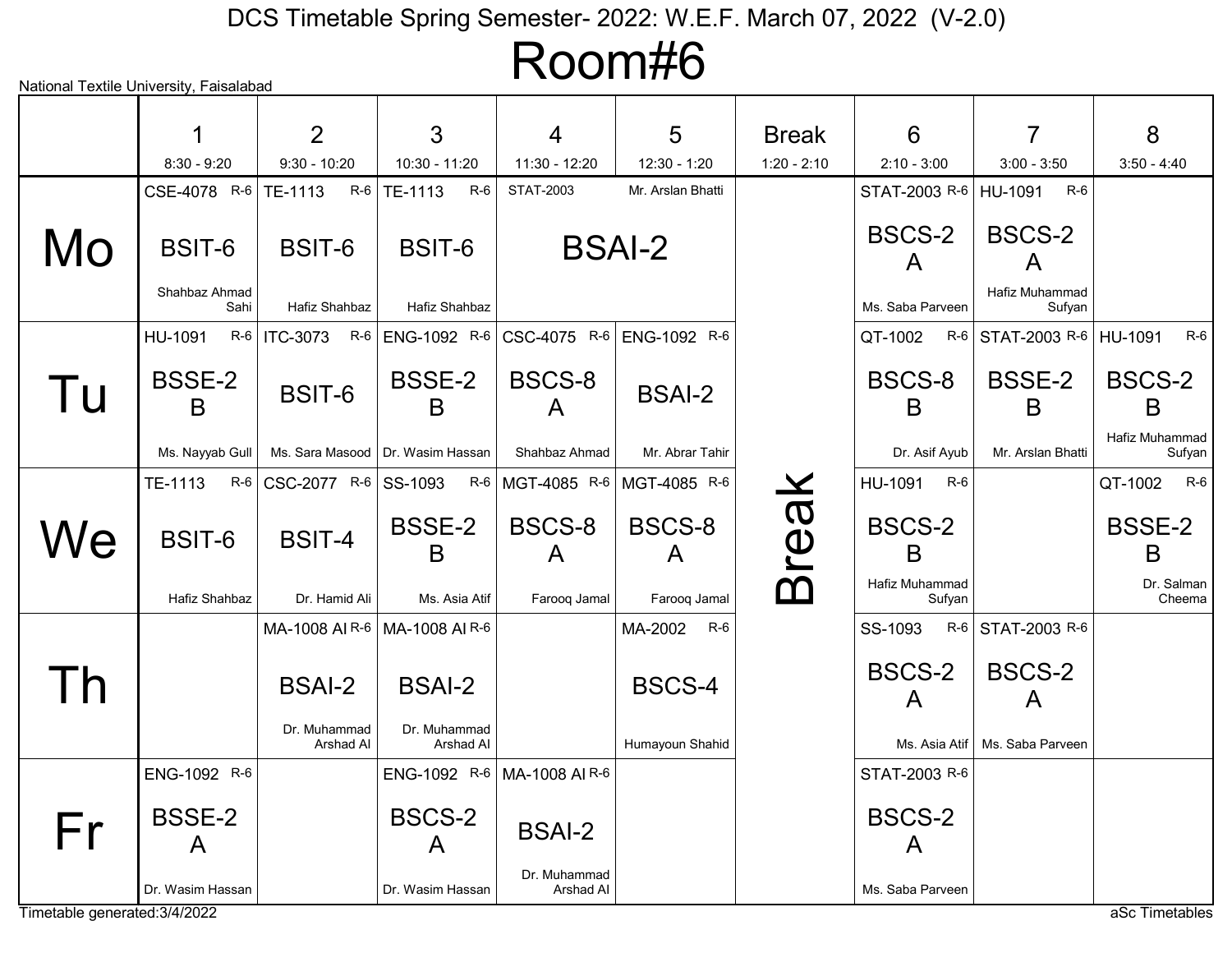Room#7

|                               |                               | 2                                                               | 3                | 4                                 | 5                               | <b>Break</b>  | 6                       | 7                        | 8                      |
|-------------------------------|-------------------------------|-----------------------------------------------------------------|------------------|-----------------------------------|---------------------------------|---------------|-------------------------|--------------------------|------------------------|
|                               | $8:30 - 9:20$                 | $9:30 - 10:20$                                                  | 10:30 - 11:20    | 11:30 - 12:20                     | 12:30 - 1:20                    | $1:20 - 2:10$ | $2:10 - 3:00$           | $3:00 - 3:50$            | $3:50 - 4:40$          |
|                               | ENG-1092 R-7                  | $R-7$<br>SS-1093                                                | $R-7$<br>HU-1092 | ENG-1092 R-7                      | $R-7$<br>HU-1092                |               | $R-7$<br>QT-1002        | STAT-2003 R-7            |                        |
| Mo                            | <b>BSSE-2</b><br>B            | <b>BSAI-2</b>                                                   | <b>BSAI-2</b>    | BSCS-2<br>$\bigwedge$             | <b>BSSE-2</b><br>$\overline{A}$ |               | <b>BSSE-4</b>           | BSCS-2<br>B              |                        |
|                               |                               | Dr. Wasim Hassan   Ms. Hafiza Maryam                            |                  | Ms. Huma Tahir   Dr. Wasim Hassan | Ms. Huma Tahir                  |               | Dr. Nadeem Nasir        | Ms. Saba Parveen         |                        |
|                               | QT-1002                       | R-7   ENG-1092 R-7   MGT-4085 R-7   MGT-4085 R-7   MGT-4085 R-7 |                  |                                   |                                 |               | SEC-3075 R-7 HU-1091    | $R-7$                    | ENG-1092 R-7           |
| Tu                            | BSCS-2<br>A                   | BSCS-2<br>B                                                     | BSSE-8<br>A      | BSSE-8<br>$\mathsf{A}$            | BSSE-8<br>B                     |               | <b>BSSE-6</b>           | BSCS-2<br>$\mathsf{A}$   | BSCS-2<br>$\mathsf{A}$ |
|                               |                               | Dr. Fayyaz Ahmad   Dr. Wasim Hassan                             | Farooq Jamal     | Farooq Jamal                      | Farooq Jamal                    |               | M. Naeem                | Hafiz Muhammad<br>Sufyan | Dr. Wasim Hassan       |
|                               | ENG-1092 R-7 HU-1091          | <b>R-7</b>                                                      | HU-1092<br>R-7   | <b>ENG-1092</b>                   | Mr. Abrar Tahir                 | <b>Break</b>  | STAT-2003               | Mr. Arslan Bhatti        |                        |
| We                            | <b>BSSE-2</b><br>$\mathsf{A}$ | <b>BSSE-2</b><br>B                                              | <b>BSAI-2</b>    |                                   | <b>BSAI-2</b>                   |               |                         | <b>BSSE-2B</b>           |                        |
|                               | Dr. Wasim Hassan              | Ms. Nayyab Gull                                                 | Ms. Huma Tahir   |                                   |                                 |               |                         |                          |                        |
|                               |                               | MGT-4085 R-7                                                    | MGT-4085 R-7     |                                   | $R-7$<br>SS-1093                |               | STAT-2003 R-7   QT-1002 | $R-7$                    |                        |
|                               |                               | BSSE-8<br>B                                                     | BSSE-8<br>B      |                                   | <b>BSAI-2</b>                   |               | BSCS-2<br>B             | BSCS-2<br>B              |                        |
|                               |                               | Farooq Jamal                                                    | Farooq Jamal     |                                   | Ms. Hafiza Maryam               |               | Ms. Saba Parveen        | M. Owais                 |                        |
|                               |                               | ENG-1092 R-7                                                    |                  |                                   |                                 |               |                         | STAT-2003 R-7            |                        |
| Fr                            |                               | <b>BSSE-2</b><br>B                                              |                  |                                   |                                 |               |                         | <b>BSCS-2</b><br>B       |                        |
|                               |                               | Dr. Wasim Hassan                                                |                  |                                   |                                 |               |                         | Ms. Saba Parveen         |                        |
| Timetable generated: 3/4/2022 |                               |                                                                 |                  |                                   |                                 |               |                         |                          | aSc Timetables         |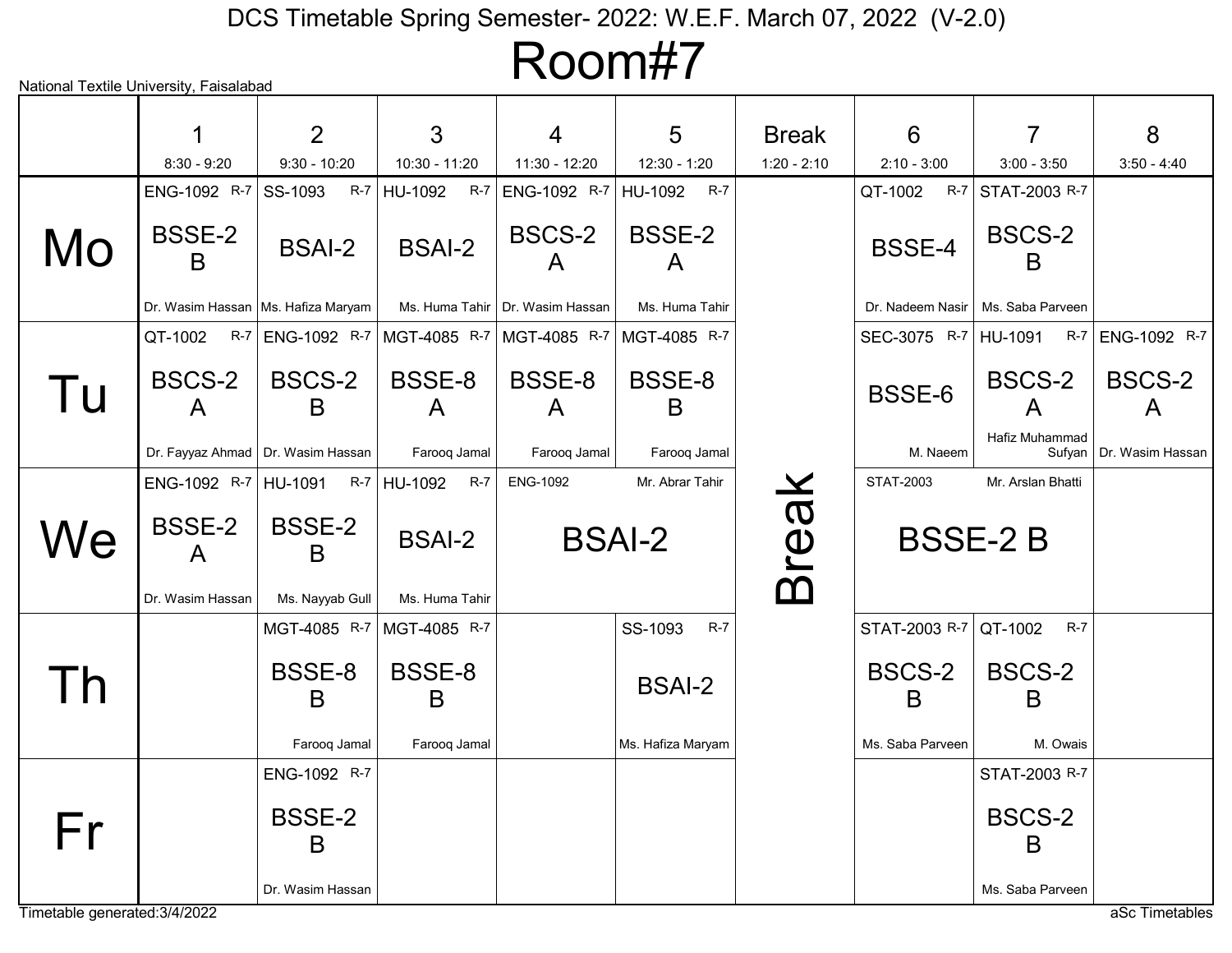# Room#10

| National Textile University, Faisalabad |               |                                         |                                   |                               | \\\!\!\!\!\\\                                                |               |                   |                     |               |
|-----------------------------------------|---------------|-----------------------------------------|-----------------------------------|-------------------------------|--------------------------------------------------------------|---------------|-------------------|---------------------|---------------|
|                                         |               | 2                                       | 3                                 | 4                             | 5                                                            | <b>Break</b>  | $6\phantom{1}6$   | $\overline{7}$      | 8             |
|                                         | $8:30 - 9:20$ | $9:30 - 10:20$                          | 10:30 - 11:20                     | 11:30 - 12:20                 | 12:30 - 1:20                                                 | $1:20 - 2:10$ | $2:10 - 3:00$     | $3:00 - 3:50$       | $3:50 - 4:40$ |
|                                         |               | HU-1092 R-10                            | ENG-1092 R-10                     | HU-1092 R-10                  | ENG-3091 R-10                                                |               | STAT-2003         | Mr. Arslan Bhatti   | QT-1002 R-10  |
| Mo                                      |               | BSCS-2<br>$\mathsf{A}$                  | <b>BSSE-2</b><br>$\mathsf{A}$     | <b>BSSE-2</b><br>B            | <b>BSSE-4</b>                                                |               |                   | <b>BSSE-2 A</b>     | BSIT-6        |
|                                         |               |                                         | Ms. Huma Tahir   Dr. Wasim Hassan | Ms. Huma Tahir                | Mr. Abrar Tahir                                              |               |                   |                     | Dr. Hamid Ali |
|                                         |               |                                         |                                   |                               | MGT-4085 R-10   HU-1091 R-10   ENG-3091 R-10   COC-1071 R-10 |               | SS-1093 R-10      |                     |               |
| Tu                                      |               | BSCS-8<br>$\mathsf{A}$                  | <b>BSSE-2</b><br>$\mathsf{A}$     | BSCS-4                        | BSCS-2<br>B                                                  |               | <b>BSAI-2</b>     |                     |               |
|                                         |               | Farooq Jamal                            | Ms. Nayyab Gull                   | Mr. Abrar Tahir               | M. Owais                                                     |               | Ms. Hafiza Maryam |                     |               |
|                                         |               | CSE-4079 R-10                           |                                   |                               | TE-1113 R-10 HU-1092 R-10 HU-1092 R-10                       |               | <b>ENG-3091</b>   | Mr. Abrar Tahir     |               |
| We                                      |               | BSCS-8<br>$\bigwedge$<br>M. Ayzed Mirza | BSCS-6<br>Dr. Shahood             | BSCS-2<br>B<br>Ms. Huma Tahir | BSCS-2<br>B<br>Ms. Huma Tahir                                | <b>Break</b>  |                   | <b>BSIT-4</b>       |               |
|                                         |               |                                         |                                   |                               |                                                              |               |                   |                     |               |
|                                         |               | CSC-4075 R-10                           |                                   |                               | SS-1093 R-10                                                 |               | HU-1091           | $R-10$ QT-1002 R-10 |               |
| Th                                      |               | BSCS-8<br>B                             |                                   |                               | <b>BSSE-2</b><br>A                                           |               | <b>BSAI-2</b>     | BSIT-4              |               |
|                                         |               | Dr. Salman Raza                         |                                   |                               | Ms. Asia Atif                                                |               | Ms. Nayyab Gull   | Dr. Isma Hamid      |               |
| Fr                                      |               |                                         |                                   |                               |                                                              |               |                   |                     |               |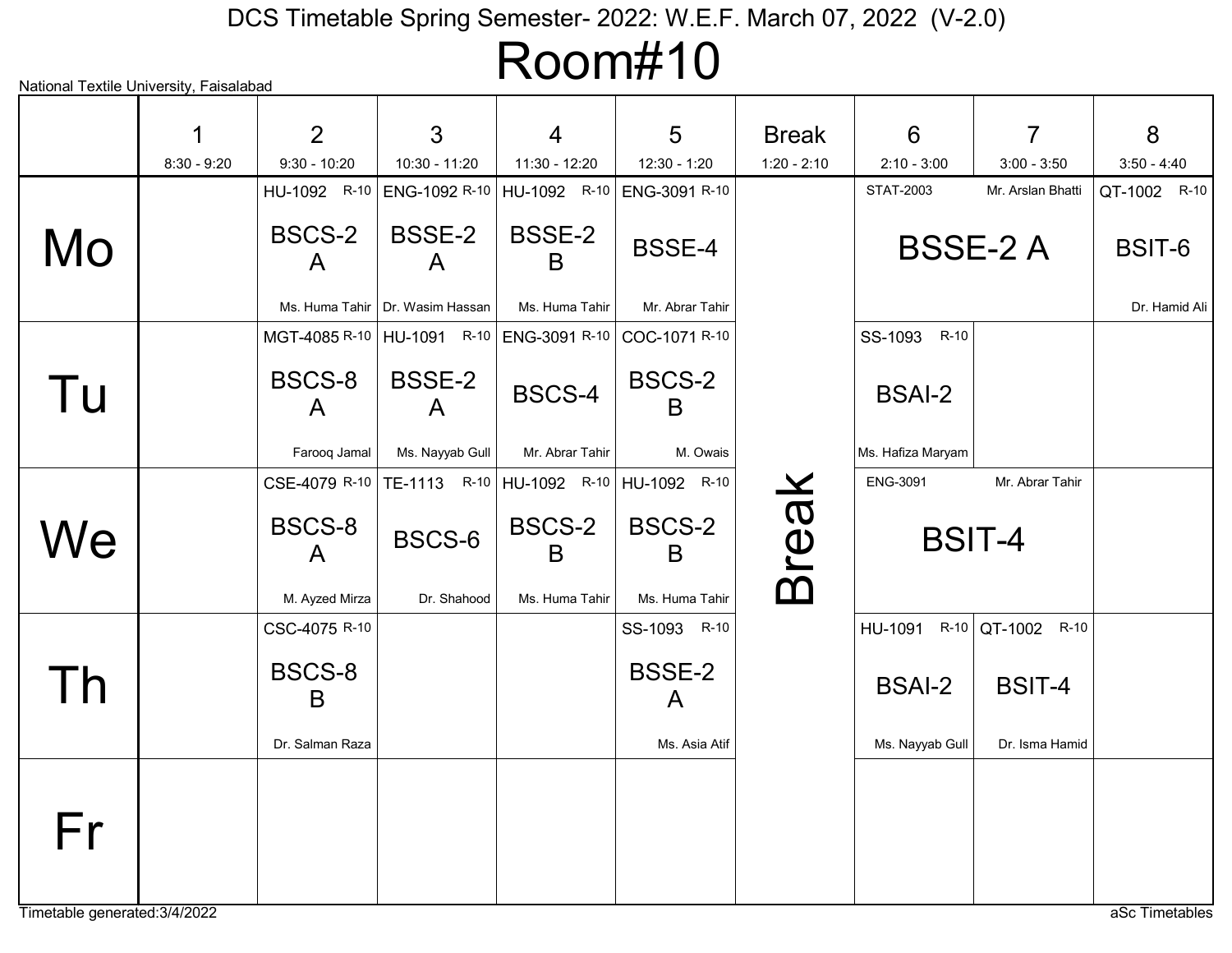Room#11

|    |                    | 2                 | 3                                            | $\overline{4}$     | 5             | <b>Break</b>  | 6                | $\overline{7}$                    | 8             |
|----|--------------------|-------------------|----------------------------------------------|--------------------|---------------|---------------|------------------|-----------------------------------|---------------|
|    | $8:30 - 9:20$      | $9:30 - 10:20$    | 10:30 - 11:20                                | 11:30 - 12:20      | 12:30 - 1:20  | $1:20 - 2:10$ | $2:10 - 3:00$    | $3:00 - 3:50$                     | $3:50 - 4:40$ |
|    | HU-1092 R-11       | STAT-2003R-11     | STAT-2003R-11                                | ITE-4075 R-11      | STAT-2003R-11 |               | TE-1113 R-11     | ITC-3075 R-11                     |               |
| Mo | <b>BSSE-2</b><br>A | <b>BSCS-4</b>     | <b>BSSE-4</b>                                | BSIT-8             | <b>BSIT-4</b> |               | BSCS-6           | BSCS-6<br>Shahbaz Ahmad           |               |
|    | Ms. Huma Tahir     | Dr. Naseer        | Dr. Naseer                                   | Dr. Abdul Qayyum   | Dr. Naseer    |               | Dr. Shahood      | Sahi                              |               |
|    | CSC-2077 R-11      | STAT-2003R-11     | STAT-2003R-11   MA-4001 R-11   STAT-2003R-11 |                    |               |               | ITE-4075 R-11    |                                   |               |
| Tu | <b>BSSE-4</b>      | BSCS-4            | <b>BSSE-4</b>                                | BSCS-6             | <b>BSIT-4</b> |               | BSIT-8           |                                   |               |
|    | Nabeela Ashraf     | Dr. Naseer        | Dr. Naseer                                   | Dr. Fayyaz Ahmad   | Dr. Naseer    |               | Dr. Abdul Qayyum |                                   |               |
|    | COC-1071 R-11      | STAT-2003R-11     | STAT-2003R-11                                | SS-1093 R-11       | STAT-2003R-11 |               | $HU-1091$ R-11   | SS-1093<br>$R-11$                 |               |
| We | BSCS-2<br>B        | BSCS-4            | <b>BSSE-4</b>                                | <b>BSSE-2</b><br>B | <b>BSIT-4</b> | <b>Break</b>  | <b>BSAI-2</b>    | BSCS-2<br>B                       |               |
|    | M. Owais           | Dr. Naseer        | Dr. Naseer                                   | Ms. Asia Atif      | Dr. Naseer    |               |                  | Ms. Nayyab Gull Ms. Hafiza Maryam |               |
|    | MGT-4085 R-11      | MGT-4085 R-11     |                                              |                    | CS-3073 R-11  |               |                  | QT-1002 R-11                      |               |
| Th | <b>BSIT-8</b>      | <b>BSIT-8</b>     |                                              |                    | BSCS-6        |               |                  | <b>BSAI-2</b>                     |               |
|    | Ms. Nazish Imtiaz  | Ms. Nazish Imtiaz |                                              |                    | Dr. Asif Ayub |               |                  | Humayoun Shahid                   |               |
| Fr |                    |                   |                                              |                    |               |               |                  |                                   |               |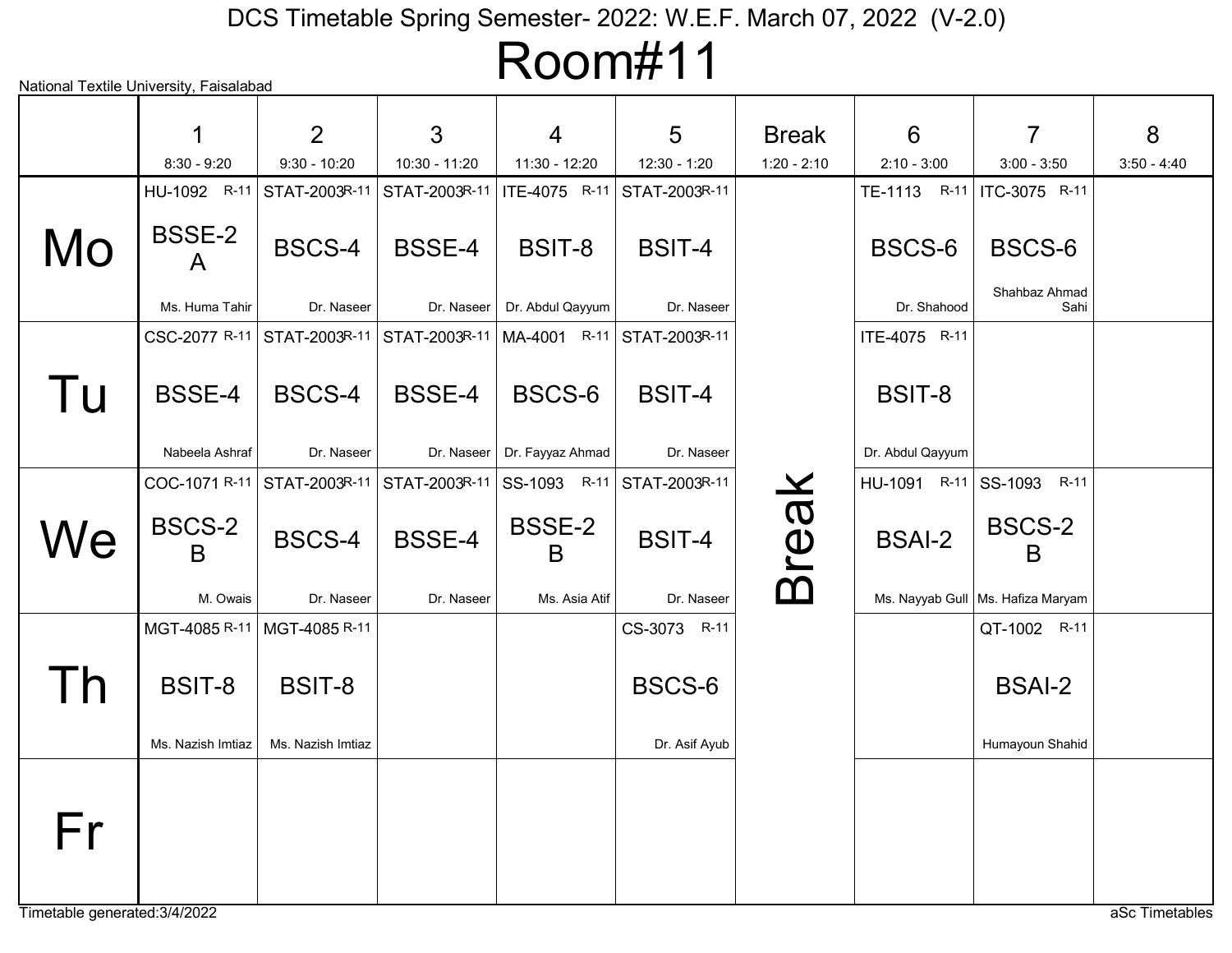# Room#12

|                          | 1                       | 2                            | 3                                                                         | 4                                            | 5                                   | <b>Break</b>  | 6                         | $\overline{7}$                        | 8                             |
|--------------------------|-------------------------|------------------------------|---------------------------------------------------------------------------|----------------------------------------------|-------------------------------------|---------------|---------------------------|---------------------------------------|-------------------------------|
|                          | $8:30 - 9:20$           | $9:30 - 10:20$               | 10:30 - 11:20                                                             | 11:30 - 12:20                                | 12:30 - 1:20                        | $1:20 - 2:10$ | $2:10 - 3:00$             | $3:00 - 3:50$                         | $3:50 - 4:40$                 |
|                          | MGT-4085 R-12           | MGT-4085 R-12                | SS-1093 R-12                                                              | ENG-3091 R-12 SS-1093                        | $R-12$                              |               | ENG-3091                  | Mr. Abrar Tahir                       | QT-1002 R-12                  |
| Mo                       | BSCS-8<br>B             | BSCS-8<br>B                  | BSCS-2<br>B.                                                              | <b>BSIT-4</b>                                | BSSE-6                              |               | <b>BSCS-4</b>             |                                       | <b>BSSE-2</b><br>$\mathsf{A}$ |
|                          | Ms. Nazish Imtiaz       |                              | Ms. Nazish Imtiaz   Ms. Hafiza Maryam                                     |                                              | Mr. Abrar Tahir   Ms. Hafiza Maryam |               |                           |                                       | Nabeela Ashraf                |
|                          |                         |                              | CSE-4078 R-12   TE-1113 R-12   SS-1093 R-12   SS-1093 R-12   SS-1093 R-12 |                                              |                                     |               | STAT-2003R-12 SS-1093     | $R-12$                                |                               |
| Tu                       | BSSE-6                  | BSSE-6                       | BSCS-2<br>A                                                               | BSCS-2<br>A                                  | <b>BSSE-2</b><br>B                  |               | BSSE-2<br>A               | <b>BSCS-2</b><br>B                    |                               |
|                          | Ms. Sara Masood         | Hafiz Shahbaz                | Ms. Asia Atif                                                             | Ms. Asia Atif                                | Ms. Asia Atif                       |               |                           | Mr. Arslan Bhatti   Ms. Hafiza Maryam |                               |
|                          |                         | HU-1092 R-12   STAT-2003R-12 |                                                                           | ENG-1092 R-12   ITC-4072 R-12   CS-3073 R-12 |                                     |               | TE-1113 R-12 QT-1002 R-12 |                                       |                               |
| We                       | <b>BSSE-2</b><br>B      | <b>BSAI-2</b>                | BSCS-2<br>B                                                               | BSIT-6                                       | BSIT-6                              | <b>Break</b>  | BSSE-6                    | BSCS-8<br>A                           |                               |
|                          | Ms. Huma Tahir          |                              | Mr. Arslan Bhatti   Dr. Wasim Hassan                                      | Dr. Abdul Qayyum                             | Dr. Asif Ayub                       |               | Hafiz Shahbaz             | M. Ayzed Mirza                        |                               |
|                          | TE-1113 R-12            |                              | TE-1113 R-12 MA-4001 R-12                                                 |                                              |                                     |               | <b>ENG-3091</b>           | Mr. Abrar Tahir                       |                               |
| $\overline{\phantom{a}}$ | BSSE-6<br>Hafiz Shahbaz |                              | BSCS-6<br>Dr. Shahood                                                     | BSCS-6<br>Dr. Fayyaz Ahmad                   |                                     |               | <b>BSSE-4</b>             |                                       |                               |
|                          |                         |                              |                                                                           |                                              |                                     |               |                           |                                       |                               |
| Fr                       |                         |                              |                                                                           |                                              |                                     |               |                           |                                       |                               |